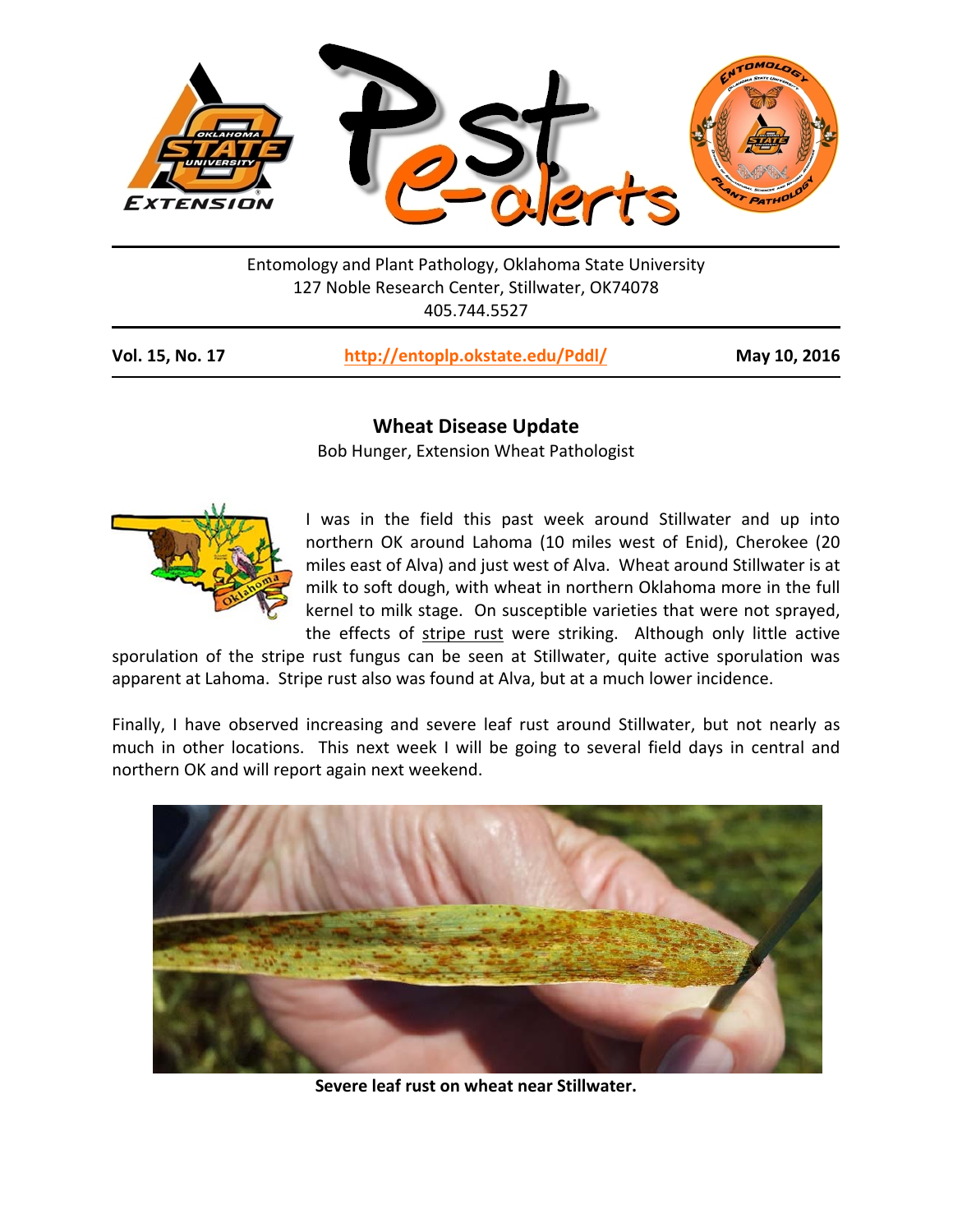As a continuation from last week, wheat streak mosaic (WSM) is more common this year across northern and northwestern OK. This past week I again visited an area where several fields of commercial wheat were significantly impacted by an adjacent field in which volunteer wheat and/or weeds were not controlled following the 2015 harvest. This situation can result in devastation of wheat in surrounding fields. The Plant Disease and Insect Diagnostic Lab also continued to receive samples testing positive for the presence of the viruses that cause WSM, high plains disease, and barley yellow dwarf. For more information, see Fact Sheet EPP-7328 *Wheat Streak Mosaic, High Plains Disease, and Triticum Mosaic: Three Virus Diseases of Wheat in Oklahoma* at http://pods.dasnr.okstate.edu/docushare/dsweb/Get/Document‐8987/EPP‐ 7328.pdf



**Wheat streak mosaic in wheat growing next to a field in which volunteer wheat had not been controlled in the fall or through the winter.** 



**Texas**: Dr. Clark Neely (Small Grains & Oilseed Extension Spec; Texas A&M AgriLife Extension; College Station); May 06, 2016: "I was in wheat plots vesterday in Concho County, TX. There was still active stripe rust in the trial, namely hard red winter wheat varieties WB 4458 and Bentley. Most varieties were in the soft dough stage. Leaf rust was active as well at light to moderate infection rates. Active leaf rust was also present at moderate levels in Hill and Williamson

Counties last week, though stripe rust had mostly faded and produced teliospores at that time. They were at soft dough at the time. We began harvesting wheat plots in South Texas this week and many producer fields are approaching harvest in the Central Texas region, likely in the next 1‐2 weeks."

**Texas (cont'd)**: Ms. Xandra Morris (Extension Agent‐IPM; Texas A&M AgriLife Extension); May 03, 2016: "Stem rust was found in Hill county on TV8861 (a soft red winter wheat from Terral)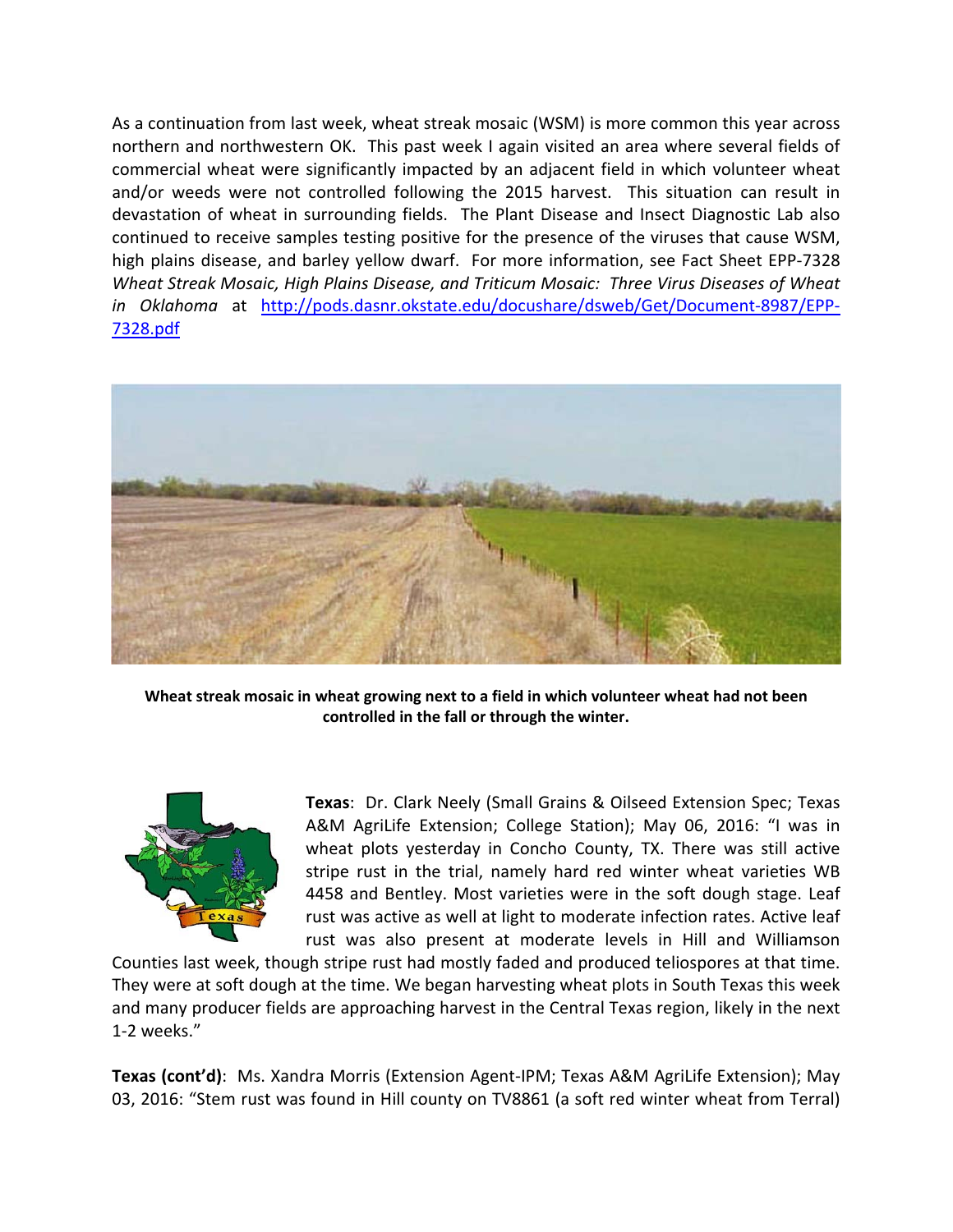yesterday, May 1st. Rust was found in a local producer's field, wheat ranged from soft to hard dough. We have had much more rain that normal. The rust doesn't seem to be severe."



**Stem rust of wheat observed in central Texas. Photo credit‐Xandra Morris; Texas A&M AgriLife Extension.** 

**Cereal Rust Bulletin from the Cereal Disease Lab in Minnesota**; May 04, 2016.

**Wheat stem rust**. Wheat stem rust was found in a field of Progeny 870 in Red River Parish in northwestern Louisiana in late April. The stem rust incidence ranged from 20‐80% with severities from 1‐20%. Wheat stem rust was found at trace to low levels at Uvalde in southern Texas the fourth week of April. Stem rust was found in a commercial field of the soft red winter wheat TV8861 in Hill County in north central Texas on May 1. The rust was not at high levels, the wheat ranged from soft to hard dough stages. There had been more rain than average in the area. A single stem infected with wheat stem rust was found on a susceptible cultivar in central Mississippi in late April. Previously, wheat stem rust was reported in nurseries in southeastern Texas and southwestern Louisiana; watermelon windbreaks in the lower Rio Grande valley (extreme southern Texas); and in barley plots in south and southeastern.

**Wheat leaf rust**. Wheat leaf rust is widespread from the southern and central Great Plains to as far north as Virginia on the east coast. High levels of leaf rust were found in nurseries in eastern Virginia. Recent conditions in the Great Plains are conducive for further increase and develop of wheat leaf rust there.

Texas – By March 10, leaf rust was found throughout much of Texas from the Oklahoma border to the Gulf Coast. Plots at Castroville had heavy to moderate levels of leaf rust in mid‐April.